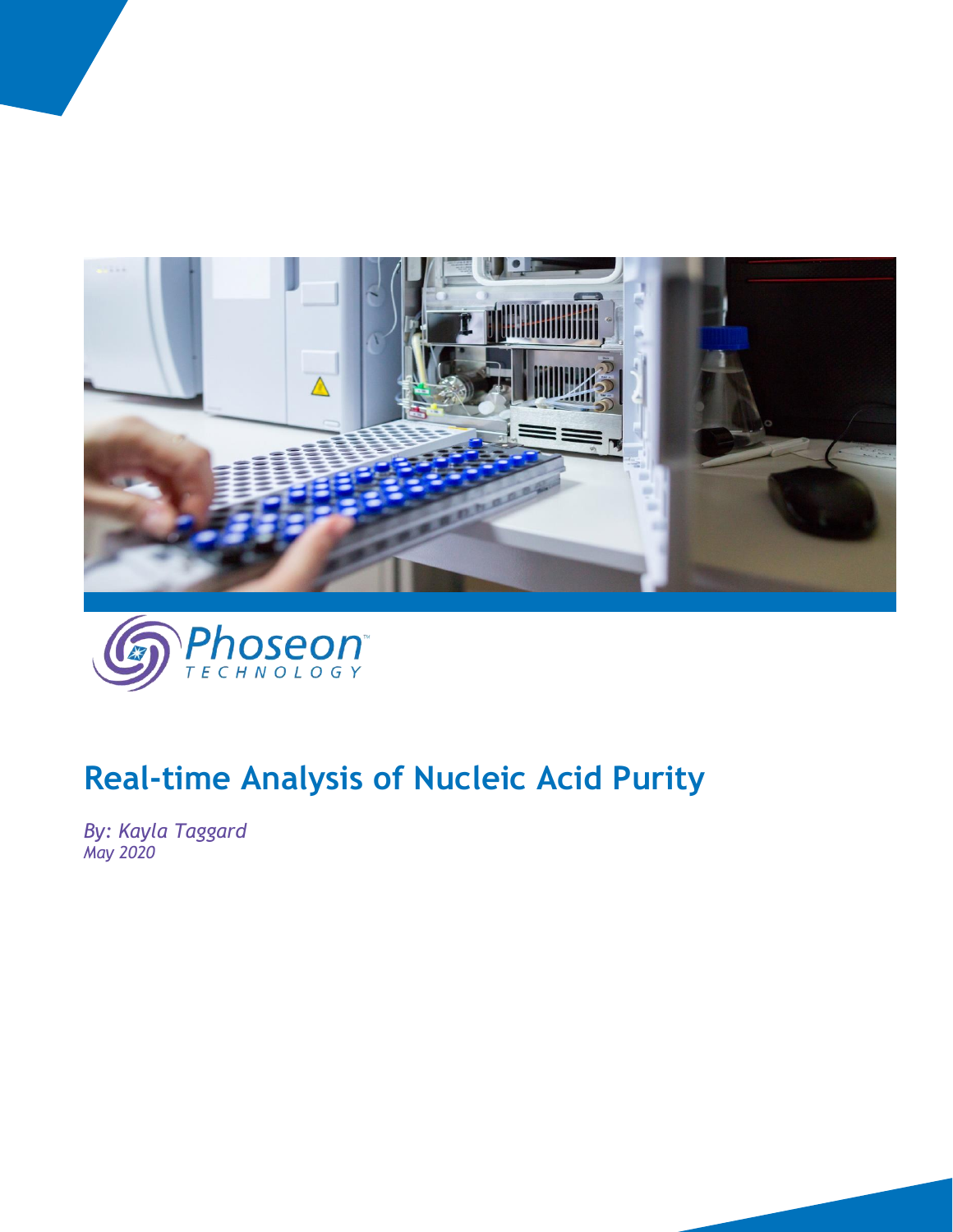

# **Conclusion**

The KeyView Prep™ system allows for real-time 260/280 analysis that is both efficient and accurate.

# **Introduction**

Since its conception in the 1940s, the 260/280 assessment of nucleic acid purity has routinely relied on spectrophotometric analysis and well-designed blanks. When implemented properly these analyses provide adequate quantity and quality assessments that inform downstream applications. Often, however, inherent biases in these protocols have misrepresented sample purity and negatively impacted downstream efforts.

Two key biases seen in current 260/280 assessments are control mismatches and equipment differences. If the control solution does not closely match the sample in both ionic strength and pH the resulting over- or under-representation of purity undermines any subsequent analysis of that sample. Minor difference in wavelength (particularly at 280nm) can similarly invalidate further testing. Significant ratio differences have been seen even when comparing spectrophotometers that all lay within the 1nm wavelength specification. An issue germane to both intra- and inter-laboratory comparisons of the same sample. Here we report a novel, realtime 260/280 assessment of nucleic acid purity that is aimed at minimizing these inherent biases.

# **Methods**

## • Phase #1 - Pure Samples

20mL of salmon sperm DNA (0.126mg/mL, Sigma Aldrich, SKU# D1626) and 20mL of Bovine Serum Albumin (BSA, 1.25mg/mL, Sigma Aldrich, SKU# 05470) were individually injected into the KeyView Prep system (Phoseon Technology) at a flow rate of 5mL/min. After each injection the system was flushed and needle port cleaned and a new run was initiated. Response (AU) was recorded at all six channels in the system (220nm, 255nm, 265nm, 280nm, 285nm and 297nm) simultaneously. The response at each wavelength was then divided by the 280nm response (AU).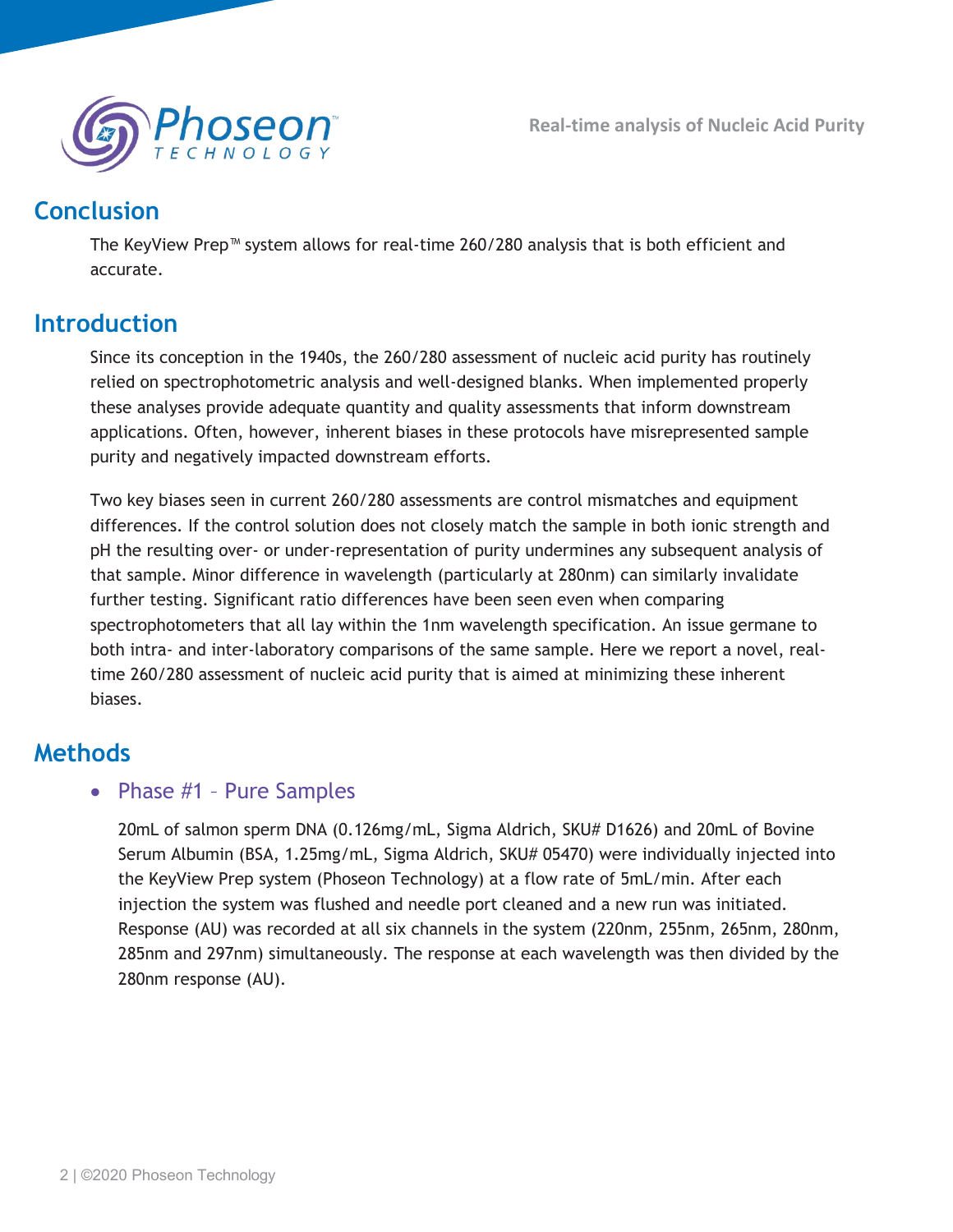**Real-time analysis of Nucleic Acid Purity**



### • Phase #2 - Protein/Nucleic Acid Mixtures

| <b>Dilution</b><br># | % BSA | % DNA    |
|----------------------|-------|----------|
|                      | 100   | $\Omega$ |
| $\mathbf{2}$         | 90    | 10       |
| 3                    | 70    | 30       |
| 4                    | 30    | 70       |
| 5                    | 10    | 90       |
|                      | በ     | 100      |

Stock concentrations of BSA (0.417mg/mL) and DNA (0.0421mg/mL) were prepared and subsequently mixed in varying ratios. Each mixture contained a total of 20mL. The table on the left shows what ratios of BSA to DNA were contained in each solution.

Again, response (AU) was recorded at all six channels in the system (220nm, 255nm, 265nm, 280nm, 285nm and 297nm) simultaneously. The response at each wavelength was then divided by the 280nm response (AU).

**Results:** Phase 1 of testing involved pure samples of both BSA and DNA (see Figure 1 below). As expected BSA showed a 255/280 ratio of 0.63; well within margin of 0.57 expected for pure proteins. Results for DNA were also well within the expected range at a ratio of 1.81 (the expected ratio for pure DNA is 1.8-2.0).



#### **Figure 1: Pure BSA and DNA at each wavelength**

20mL of BSA (1.25mg/mL) and DNA (0.126mg/mL) were independently injected at a flow rate of 5mL/min. All six channels of KeyView Prep were recorded simultaneously and the response (in AU) at each channel was then divided by the response (AU) at 280nm. Figure A is a tabular depiction of the Response (AU)/280nm (AU) data and figure B is a graphical depiction. As expected, the pure DNA shows a 255/280 ratio of 1.81 and the pure BSA shows a ratio of 0.63.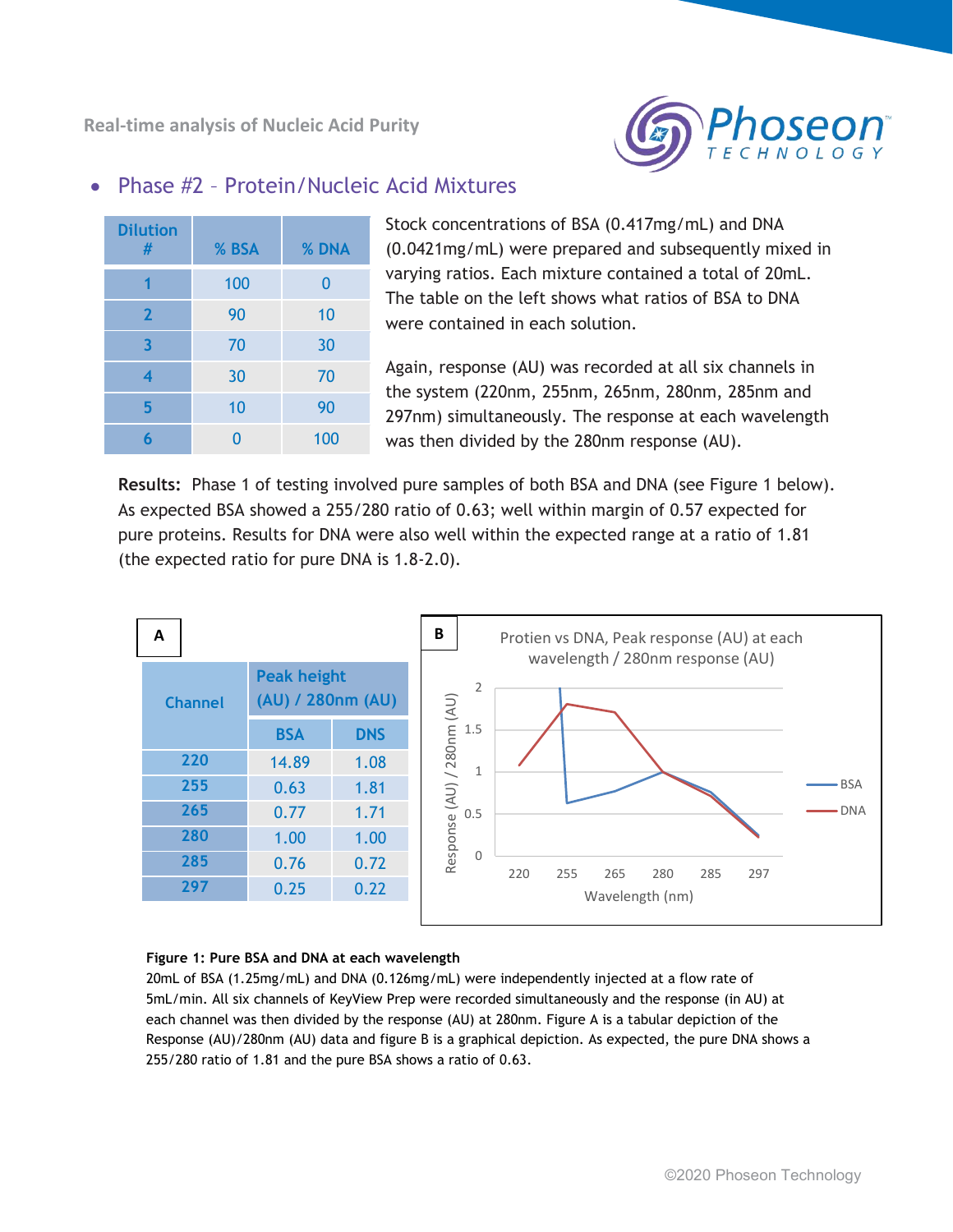

**NOTE:** The 220nm channel was maxed out by the BSA dilution and showed a 220/280 ratio of 14.89. As such it was included in the graph (Figure 1B) however the scale was adjusted so as to better view the Response/280 ratios for the rest of the channels.

Phase 2 of testing involved increasing ratios of DNA to BSA, starting with 0% DNA (100% BSA) and ending with 100% DNA (0% BSA). Stock solutions of BSA (0.417mg/mL) and DNA (0.0421mg/mL) were mixed in various ratios and analyzed in succession in the same run. As shown in Figure 2 below, the 255/280 ratio increased incrementally from 0.67 to 1.63 as the percentage of DNA increased and the percentage of BSA decreased. It is important to note that the ratios for pure protein (dilution #1) and pure DNA (dilution #6) were both approximately 10% different from the original values seen in the first phase of testing (see Figure 1). This is not concerning, however, as the concentrations of both solutions were 3X lower in the second phase than the first phase.

# **Discussion**

Development of this real-time 260/280 protocol was completed in two phases. In the first phase we examined purportedly pure nucleic acid and protein samples. Both results were within the margin expected for "pure" BSA and DNA samples, thus signifying the efficacy of this real-time analysis. Once the validity of this method was confirmed we next turned to mixed protein/nucleic acid solutions.

 In the next phase of testing we assessed the sensitivity of this new method by examining if it could be used to determine when there is a mixture of DNA and protein rather than a pure sample. Here we see incremental increases in the 260/280 ratio as the amount of DNA increased and BSA decreased. Notably, we see a measureable change in the 260/280 ratio when going from dilution 6 to 5 (0:100 and 10:90, %BSA:%DNA,



#### **Figure 2: 255/280 Ratio at Varying BSA and DNA mixture**s

Stock concentrations of BSA (0.417mg/mL) and DNA (0.0421mg/mL) were prepared. From the stock solutions six different mixtures were prepared, each containing a total of 20mL. Each dilution was then injected into the KeyView Prep system (Phoseon Technology) at a flow rate of 5mL/min, starting with dilution #1 and ending with dilution #6. All six channels were simultaneously recorded during the run, however only the 255 and 280 channels are represented here.

The response (AU) of the 255nm channel was divided by the 280nm response (AU). As expected, pure BSA showed a ratio of 0.67, with the ratio increasing as the percentage of DNA increased and ending with pure DNA at a ratio of 1.63.